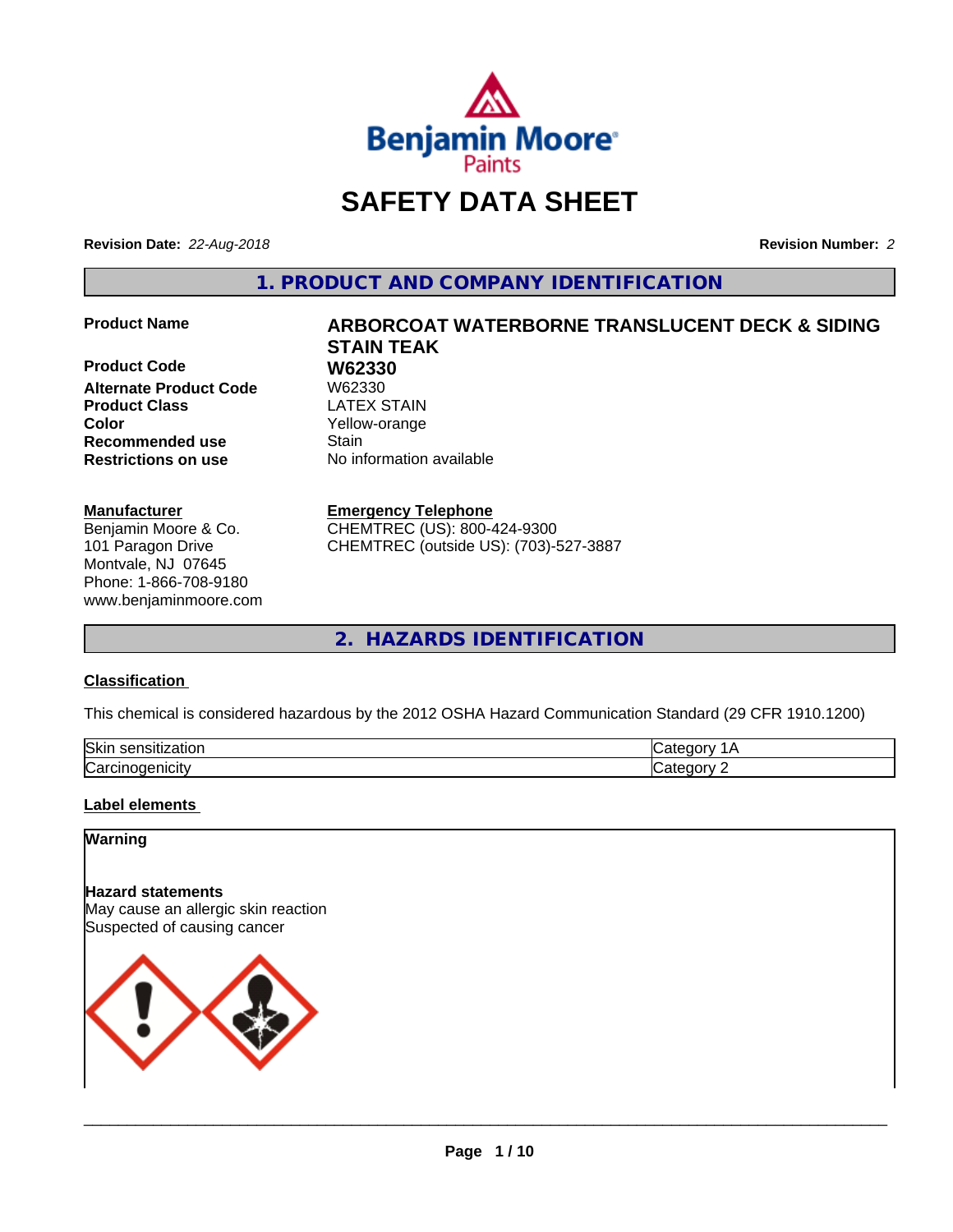#### **Appearance** liquid

**Odor** little or no odor

#### **Precautionary Statements - Prevention**

Obtain special instructions before use Do not handle until all safety precautions have been read and understood Use personal protective equipment as required Avoid breathing dust/fume/gas/mist/vapors/spray Contaminated work clothing should not be allowed out of the workplace Wear protective gloves

#### **Precautionary Statements - Response**

IF exposed or concerned: Get medical advice/attention **Skin** IF ON SKIN: Wash with plenty of soap and water

If skin irritation or rash occurs: Get medical advice/attention

Wash contaminated clothing before reuse

#### **Precautionary Statements - Storage**

Store locked up

#### **Precautionary Statements - Disposal**

Dispose of contents/container to an approved waste disposal plant

#### **Hazards not otherwise classified (HNOC)**

Not applicable

#### **Other information**

No information available

| <b>Chemical name</b>                                                                                                                                                                                                      | CAS No.     | Weight-% |
|---------------------------------------------------------------------------------------------------------------------------------------------------------------------------------------------------------------------------|-------------|----------|
| Silica, amorphous                                                                                                                                                                                                         | 7631-86-9   | 5        |
| Ethanol, 2-(2-butoxyethoxy)-                                                                                                                                                                                              | 112-34-5    | 5        |
| Poly(oxy-1,2-ethanediyl),<br>.alpha.-[3-[3-(2H-benzotriazol-2-yl)-5-(1,1-dimeth<br>ylethyl)-4-hydroxyphenyl]-1-oxopropyl]-.omega.-h<br>ydroxy-                                                                            | 104810-48-2 | 0.5      |
| Decanedioic acid,<br>bis(1,2,2,6,6-pentamethyl-4-piperidinyl) ester                                                                                                                                                       | 41556-26-7  | 0.5      |
| Urea, N-(3,4-dichlorophenyl)-N,N-dimethyl-                                                                                                                                                                                | 330-54-1    | 0.5      |
| Poly(oxy-1,2-ethanediyl),<br>.alpha.-[3-[3-(2H-benzotriazol-2-yl)-5-(1,1-dimeth  <br>ylethyl)-4-hydroxyphenyl]-1-oxopropyl]-.omega.-[<br>3-[3-(2H-benzotriazol-2-yl)-5-(1,1-dimethylethyl)-<br>4-hydroxyphenyl]-1-oxoprop | 104810-47-1 | 0.5      |
| Ammonium hydroxide                                                                                                                                                                                                        | 1336-21-6   | 0.5      |
| Carbamic acid, butyl-, 3-iodo-2-propynyl ester                                                                                                                                                                            | 55406-53-6  | 0.5      |

#### **4. FIRST AID MEASURES**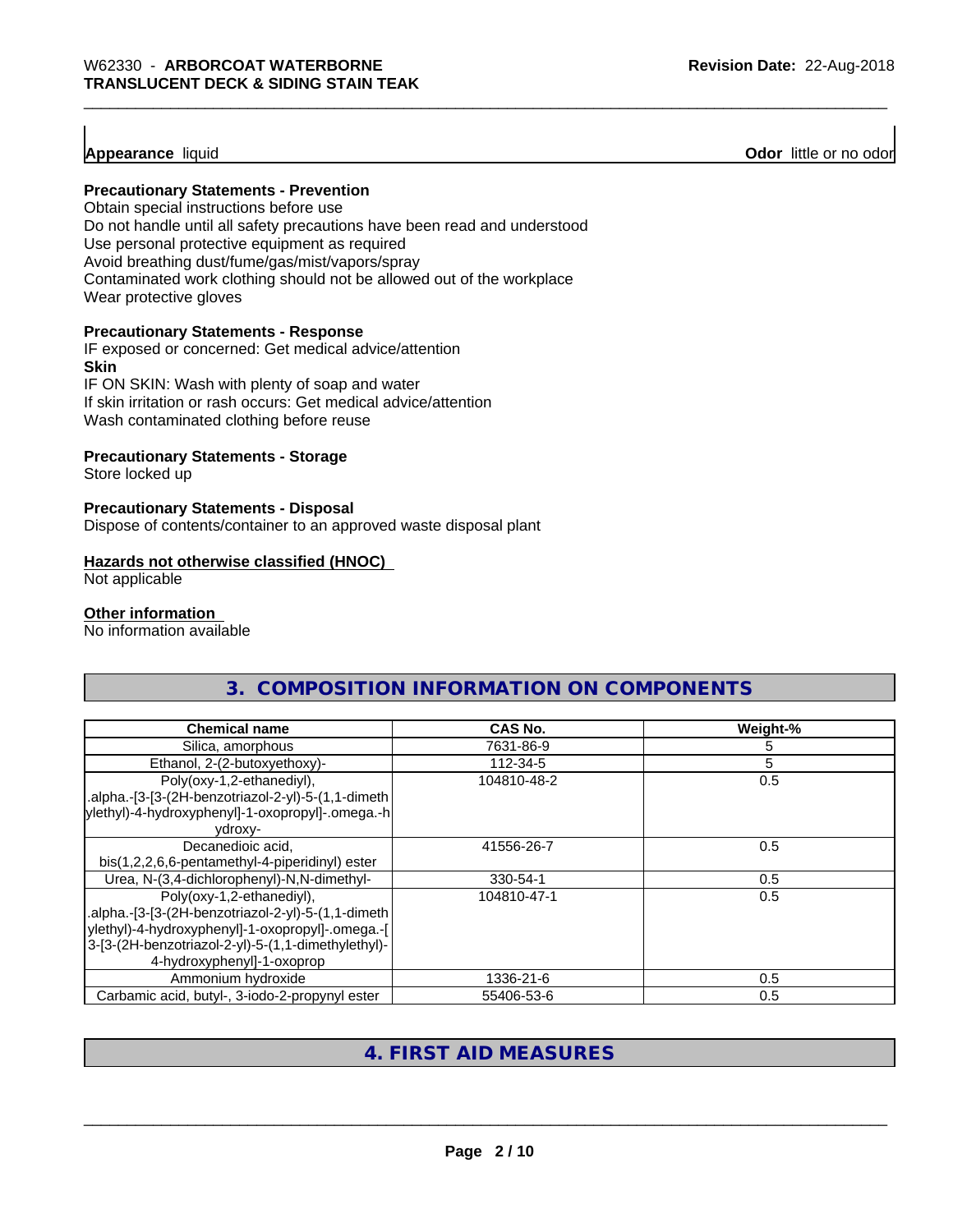| <b>General Advice</b>                            | No hazards which require special first aid measures.                                                                                                                                                                                |  |
|--------------------------------------------------|-------------------------------------------------------------------------------------------------------------------------------------------------------------------------------------------------------------------------------------|--|
| <b>Eye Contact</b>                               | Rinse thoroughly with plenty of water for at least 15 minutes and consult a<br>physician.                                                                                                                                           |  |
| <b>Skin Contact</b>                              | Wash off immediately with soap and plenty of water while removing all<br>contaminated clothes and shoes. If skin irritation persists, call a physician. Wash<br>clothing before reuse. Destroy contaminated articles such as shoes. |  |
| <b>Inhalation</b>                                | Move to fresh air. If symptoms persist, call a physician.                                                                                                                                                                           |  |
| Ingestion                                        | Clean mouth with water and afterwards drink plenty of water. Consult a physician<br>if necessary.                                                                                                                                   |  |
| <b>Most Important</b><br><b>Symptoms/Effects</b> | May cause allergic skin reaction.                                                                                                                                                                                                   |  |
| <b>Notes To Physician</b>                        | Treat symptomatically.                                                                                                                                                                                                              |  |
|                                                  | 5. FIRE-FIGHTING MEASURES                                                                                                                                                                                                           |  |

| <b>Suitable Extinguishing Media</b><br><b>Protective Equipment And Precautions For</b><br><b>Firefighters</b><br><b>Specific Hazards Arising From The Chemical</b><br><b>Sensitivity To Mechanical Impact</b><br><b>Sensitivity To Static Discharge</b> |  | Use extinguishing measures that are appropriate to local<br>circumstances and the surrounding environment.<br>As in any fire, wear self-contained breathing apparatus<br>pressure-demand, MSHA/NIOSH (approved or equivalent)<br>and full protective gear.<br>Closed containers may rupture if exposed to fire or<br>extreme heat.<br>No.<br>No |  |  |                                                                                                                                                                                        |                 |                                                                                        |                                |
|---------------------------------------------------------------------------------------------------------------------------------------------------------------------------------------------------------------------------------------------------------|--|-------------------------------------------------------------------------------------------------------------------------------------------------------------------------------------------------------------------------------------------------------------------------------------------------------------------------------------------------|--|--|----------------------------------------------------------------------------------------------------------------------------------------------------------------------------------------|-----------------|----------------------------------------------------------------------------------------|--------------------------------|
|                                                                                                                                                                                                                                                         |  |                                                                                                                                                                                                                                                                                                                                                 |  |  | <b>Flash Point Data</b><br>Flash Point (°F)<br>Flash Point (°C)<br><b>Method</b><br><b>Flammability Limits In Air</b><br>Lower flammability limit:<br><b>Upper flammability limit:</b> |                 | Not applicable<br>Not applicable<br>Not applicable<br>Not applicable<br>Not applicable |                                |
|                                                                                                                                                                                                                                                         |  |                                                                                                                                                                                                                                                                                                                                                 |  |  | Health: 1<br><b>NFPA</b>                                                                                                                                                               | Flammability: 0 | Instability: 0                                                                         | <b>Special: Not Applicable</b> |
|                                                                                                                                                                                                                                                         |  |                                                                                                                                                                                                                                                                                                                                                 |  |  | <b>NFPA Legend</b><br>0 - Not Hazardous<br>1 - Slightly<br>2 - Moderate<br>3 - High<br>4 - Severe                                                                                      |                 |                                                                                        |                                |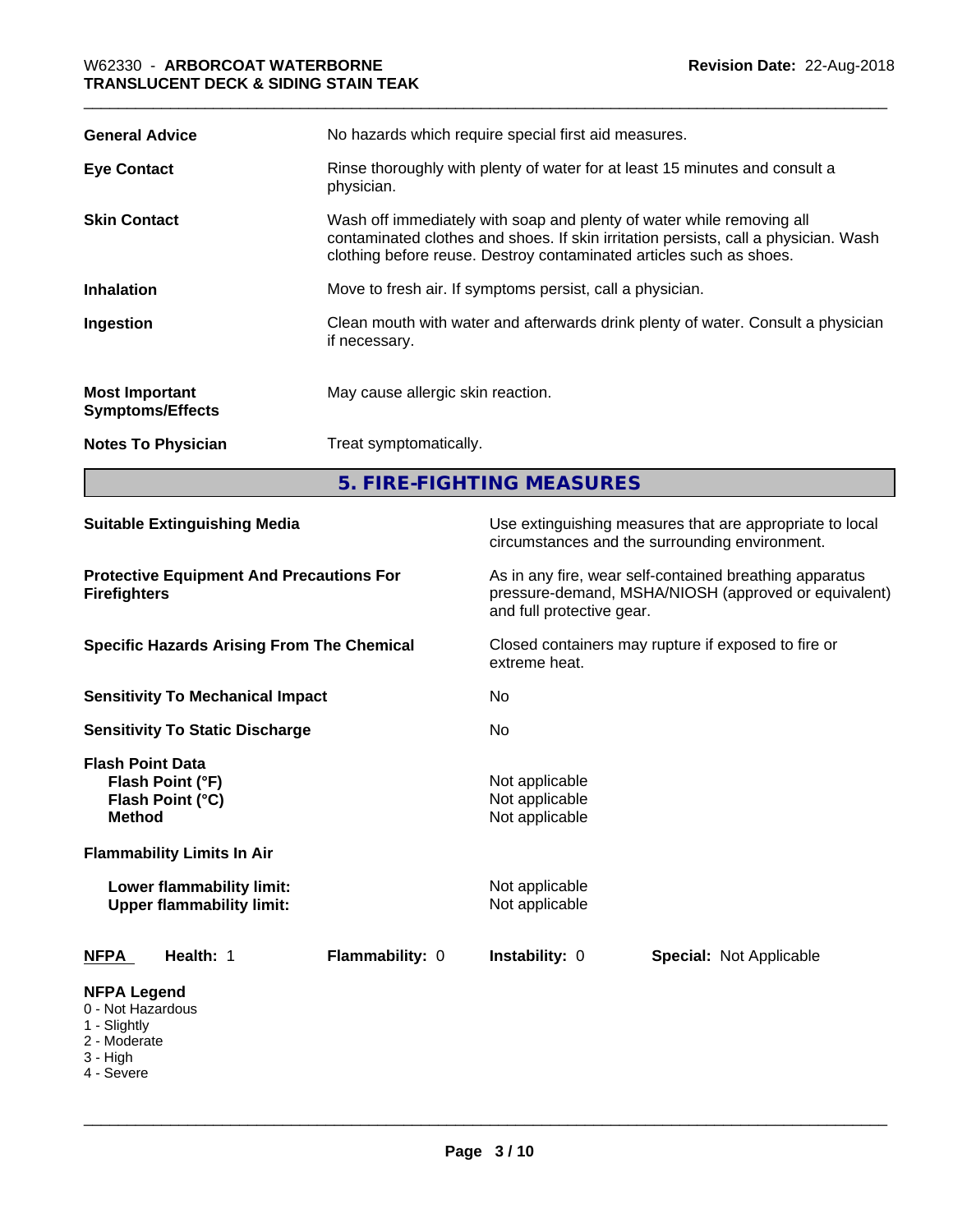*The ratings assigned are only suggested ratings, the contractor/employer has ultimate responsibilities for NFPA ratings where this system is used.*

*Additional information regarding the NFPA rating system is available from the National Fire Protection Agency (NFPA) at www.nfpa.org.*

#### **6. ACCIDENTAL RELEASE MEASURES**

| <b>Personal Precautions</b>      | Avoid contact with skin, eyes and clothing. Ensure adequate ventilation.                                                                                                         |  |
|----------------------------------|----------------------------------------------------------------------------------------------------------------------------------------------------------------------------------|--|
| <b>Other Information</b>         | Prevent further leakage or spillage if safe to do so.                                                                                                                            |  |
| <b>Environmental precautions</b> | See Section 12 for additional Ecological Information.                                                                                                                            |  |
| <b>Methods for Cleaning Up</b>   | Soak up with inert absorbent material. Sweep up and shovel into suitable<br>containers for disposal.                                                                             |  |
|                                  | 7. HANDLING AND STORAGE                                                                                                                                                          |  |
| Handling                         | Avoid contact with skin, eyes and clothing. Avoid breathing vapors, spray mists or<br>sanding dust. In case of insufficient ventilation, wear suitable respiratory<br>equipment. |  |
| <b>Storage</b>                   | Keep container tightly closed. Keep out of the reach of children.                                                                                                                |  |
| <b>Incompatible Materials</b>    | No information available                                                                                                                                                         |  |

#### **8. EXPOSURE CONTROLS/PERSONAL PROTECTION**

#### **Exposure Limits**

| <b>Chemical name</b>                       | <b>ACGIH TLV</b>           | <b>OSHA PEL</b> |
|--------------------------------------------|----------------------------|-----------------|
| Silica, amorphous                          | N/E                        | 20 mppcf - TWA  |
|                                            |                            |                 |
| Ethanol, 2-(2-butoxyethoxy)-               | 10 ppm - TWA               | N/E             |
| Urea, N-(3,4-dichlorophenyl)-N,N-dimethyl- | 10 mg/m <sup>3</sup> - TWA | N/E             |

#### **Legend**

ACGIH - American Conference of Governmental Industrial Hygienists Exposure Limits OSHA - Occupational Safety & Health Administration Exposure Limits N/E - Not Established

| <b>Engineering Measures</b>                                                                                                   | Ensure adequate ventilation, especially in confined areas.                                                                                                  |  |
|-------------------------------------------------------------------------------------------------------------------------------|-------------------------------------------------------------------------------------------------------------------------------------------------------------|--|
| <b>Personal Protective Equipment</b><br><b>Eye/Face Protection</b><br><b>Skin Protection</b><br><b>Respiratory Protection</b> | Safety glasses with side-shields.<br>Protective gloves and impervious clothing.<br>In case of insufficient ventilation wear suitable respiratory equipment. |  |
| <b>Hygiene Measures</b>                                                                                                       | Avoid contact with skin, eyes and clothing. Remove and wash contaminated<br>clothing before re-use. Wash thoroughly after handling.                         |  |

## **9. PHYSICAL AND CHEMICAL PROPERTIES**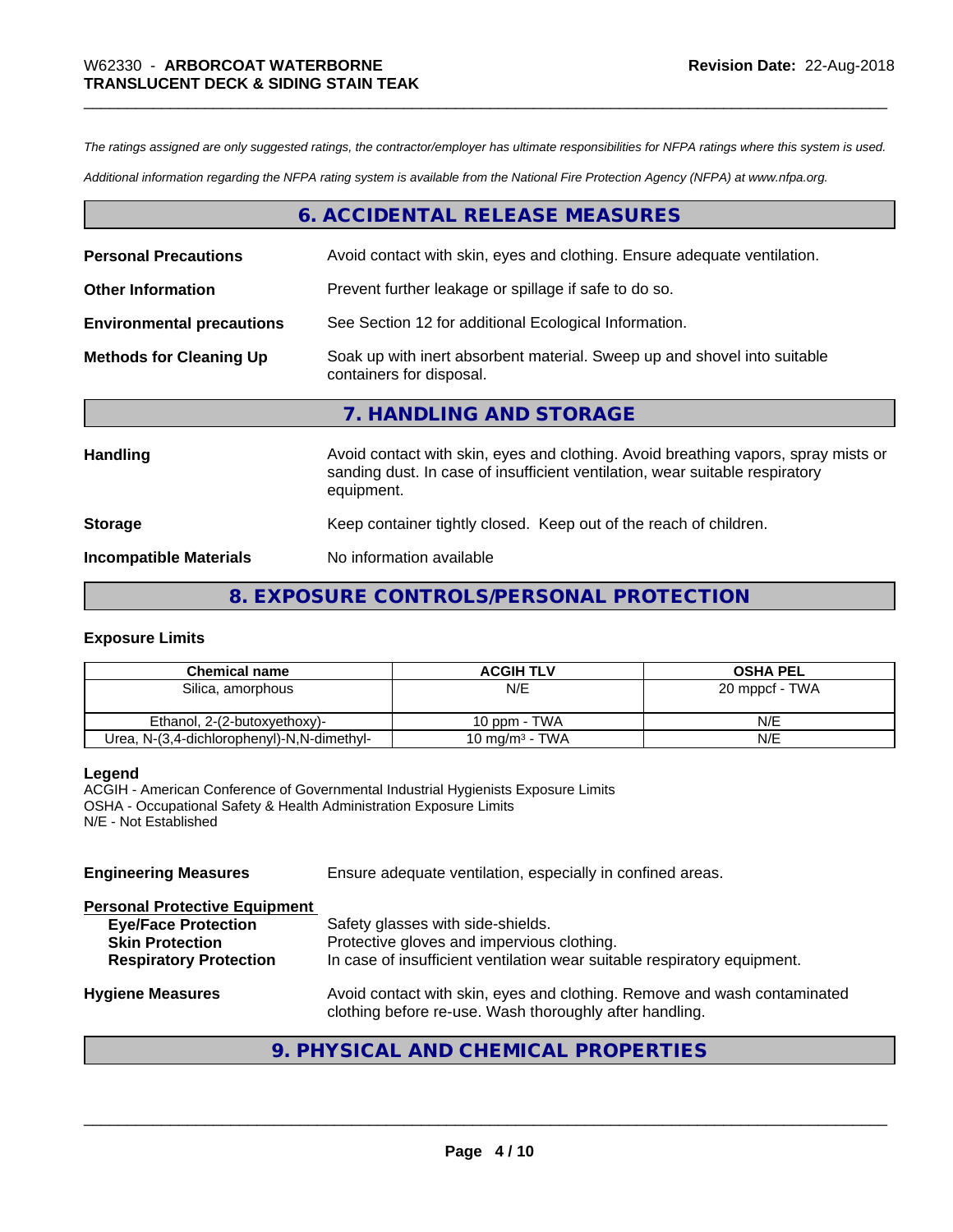**Appearance** liquid **and a limitation of the contract of the contract of the contract of the contract of the contract of the contract of the contract of the contract of the contract of the contract of the contract of the c Odor Threshold** No information available **Density (Ibs/gal)** 8.4 - 8.8<br> **Specific Gravity** 8.4 - 8.8 **Specific Gravity pH pH**  $\blacksquare$ **Viscosity (cps)** No information available in the Viscosity (cps) **Solubility(ies)** No information available **Water solubility** No information available **Evaporation Rate No information available No information available Vapor pressure @20 °C (kPa)** No information available **Vapor density No information available No** information available **Wt. % Solids** 25 - 35 **Vol. % Solids** 25 - 35 Wt. % Volatiles **Vol. % Volatiles** 65 - 75 **VOC Regulatory Limit (g/L)** < 100 **Boiling Point (°F)** 212 **Boiling Point (°C)** 100<br> **Preezing Point (°F)** 32 **Freezing Point (°F) Freezing Point (°C)** 0 **Flash Point (°F)** Not applicable **Flash Point (°C)** Not applicable **Method**<br> **Flammability (solid, gas)**<br> **Commability (solid, gas)**<br>
Mot applicable **Flammability (solid, gas)**<br> **Upper flammability limit:**<br>
Upper flammability limit:<br>  $\begin{array}{ccc}\n\bullet & \bullet & \bullet \\
\bullet & \bullet & \bullet\n\end{array}$ **Upper flammability limit:**<br> **Lower flammability limit:**<br>
Not applicable<br>
Not applicable **Lower flammability limit:**<br> **Autoianition Temperature (°F)** Not applicable Not applicable not a Not applicable **Autoignition Temperature (°F) Autoignition Temperature (°C)** No information available **Decomposition Temperature (°F)** No information available **Decomposition Temperature (°C)** No information available **Partition coefficient** No information available

little or no odor

**10. STABILITY AND REACTIVITY**

| <b>Reactivity</b>                         | Not Applicable                           |
|-------------------------------------------|------------------------------------------|
| <b>Chemical Stability</b>                 | Stable under normal conditions.          |
| <b>Conditions to avoid</b>                | Prevent from freezing.                   |
| <b>Incompatible Materials</b>             | No materials to be especially mentioned. |
| <b>Hazardous Decomposition Products</b>   | None under normal use.                   |
| <b>Possibility of hazardous reactions</b> | None under normal conditions of use.     |

## **11. TOXICOLOGICAL INFORMATION**

**Product Information**

**Information on likely routes of exposure**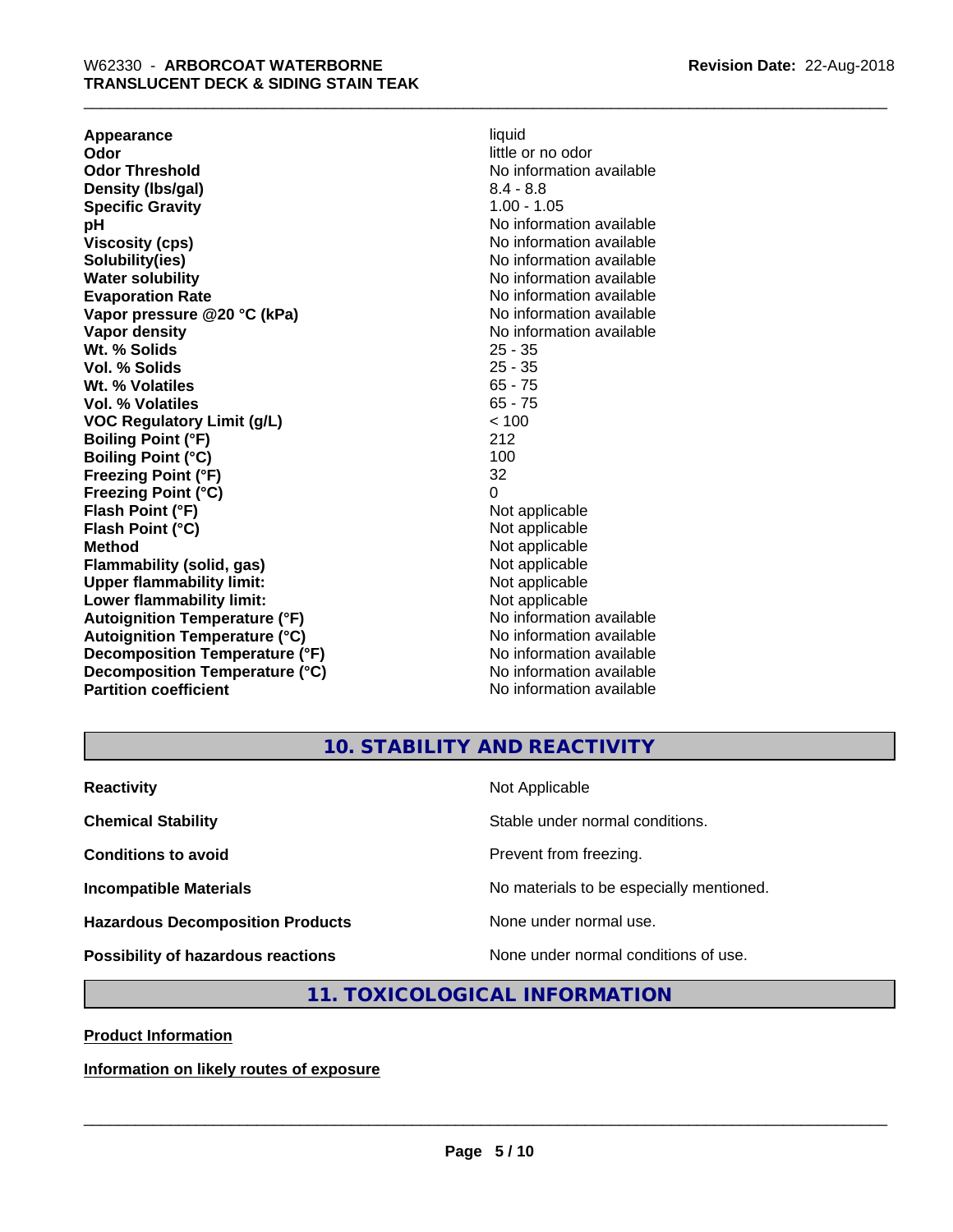| <b>Principal Routes of Exposure</b> | Eye contact, skin contact and inhalation.                                                                       |  |  |
|-------------------------------------|-----------------------------------------------------------------------------------------------------------------|--|--|
| <b>Acute Toxicity</b>               |                                                                                                                 |  |  |
| <b>Product Information</b>          | No information available                                                                                        |  |  |
|                                     | Symptoms related to the physical, chemical and toxicological characteristics                                    |  |  |
| <b>Symptoms</b>                     | No information available                                                                                        |  |  |
|                                     | Delayed and immediate effects as well as chronic effects from short and long-term exposure                      |  |  |
| Eye contact                         | May cause slight irritation.                                                                                    |  |  |
| <b>Skin contact</b>                 | Substance may cause slight skin irritation. Prolonged or repeated contact may dry<br>skin and cause irritation. |  |  |
| <b>Inhalation</b>                   | May cause irritation of respiratory tract.                                                                      |  |  |
| Ingestion                           | Ingestion may cause gastrointestinal irritation, nausea, vomiting and diarrhea.                                 |  |  |
| <b>Sensitization</b>                | May cause an allergic skin reaction                                                                             |  |  |
| <b>Neurological Effects</b>         | No information available.                                                                                       |  |  |
| <b>Mutagenic Effects</b>            | No information available.                                                                                       |  |  |
| <b>Reproductive Effects</b>         | No information available.                                                                                       |  |  |
| <b>Developmental Effects</b>        | No information available.                                                                                       |  |  |
| <b>Target organ effects</b>         | No information available.                                                                                       |  |  |
| <b>STOT - single exposure</b>       | No information available.                                                                                       |  |  |
| <b>STOT - repeated exposure</b>     | No information available.                                                                                       |  |  |
| Other adverse effects               | No information available.                                                                                       |  |  |
| <b>Aspiration Hazard</b>            | No information available                                                                                        |  |  |

**Numerical measures of toxicity**

**The following values are calculated based on chapter 3.1 of the GHS document**

| ATEmix (oral)                        | 220225      |
|--------------------------------------|-------------|
| ATEmix (dermal)                      | 94158 mg/kg |
| <b>ATEmix (inhalation-dust/mist)</b> | 426.4 ma/L  |

#### **Component Information**

Silica, amorphous LD50 Oral: > 5000 mg/kg (Rat) LD50 Dermal: 2,000 mg/kg (Rabbit) LC50 Inhalation (Dust): > 2 mg/L Ethanol, 2-(2-butoxyethoxy)- LD50 Oral: 3384 mg/kg (Rat) LD50 Dermal: 2700 mg/kg (Rabbit) Poly(oxy-1,2-ethanediyl), .alpha.-[3-[3-(2H-benzotriazol-2-yl)-5-(1,1-dimethylethyl)-4-hydroxyphenyl]-1-oxopropyl]-.omega.-hydroxy- Sensitization May cause sensitization by skin contact Decanedioic acid, bis(1,2,2,6,6-pentamethyl-4-piperidinyl) ester Sensitization May cause sensitization by skin contact Urea, N-(3,4-dichlorophenyl)-N,N-dimethyl- LD50 Oral: 1017 mg/kg (Rat) LD50 Dermal: > 5000 mg/kg (Rat) Poly(oxy-1,2-ethanediyl),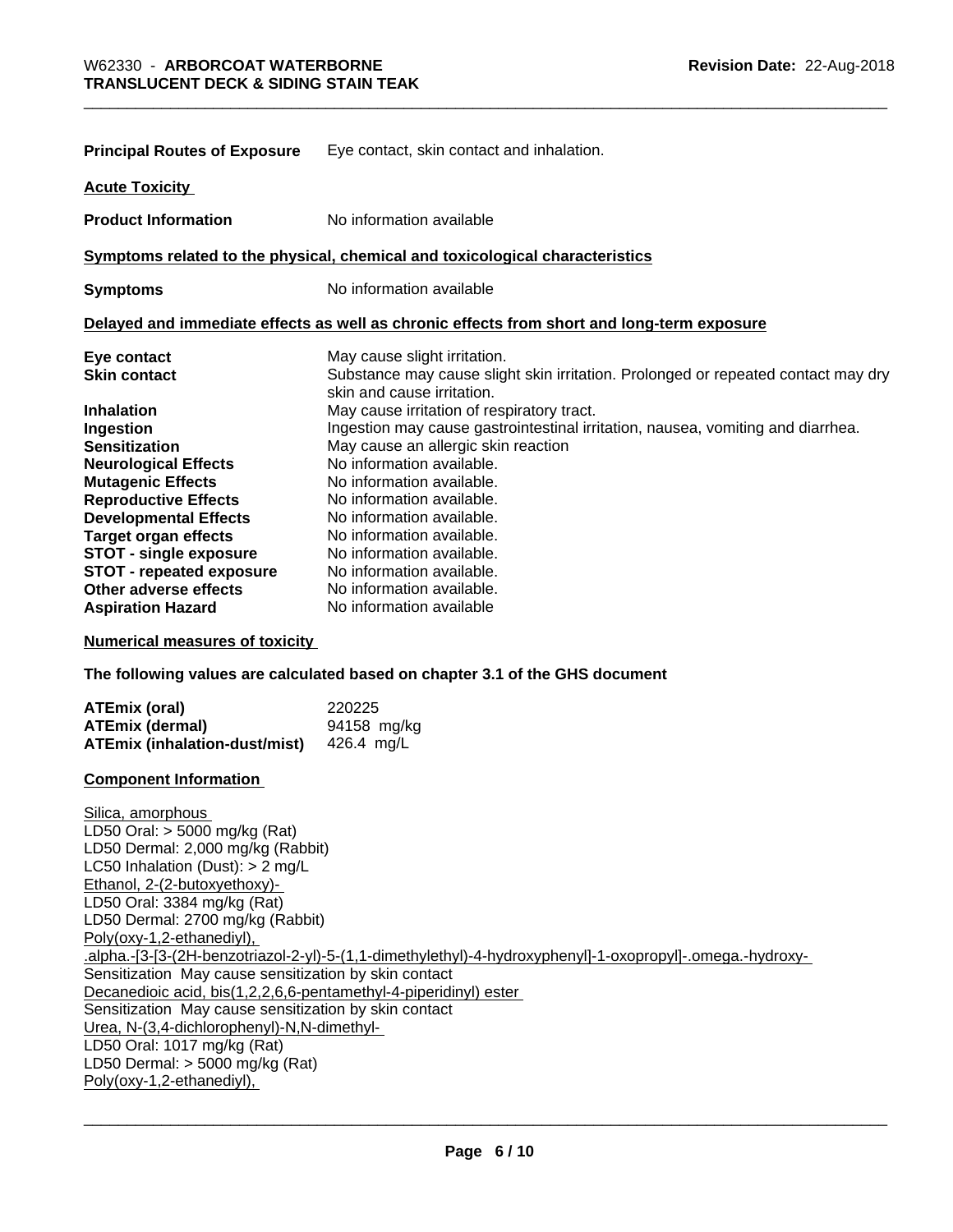#### .alpha.-[3-[3-(2H-benzotriazol-2-yl)-5-(1,1-dimethylethyl)-4-hydroxyphenyl]-1-oxopropyl]-.omega.-[3-[3-(2H-benzotriaz ol-2-yl)-5-(1,1-dimethylethyl)-4-hydroxyphenyl]-1-oxoprop Sensitization May cause sensitization by skin contact Ammonium hydroxide LD50 Oral: 350 mg/kg (Rat)

#### **Carcinogenicity**

*Limited evidence of a carcinogenic effect.*

#### **Legend**

IARC - International Agency for Research on Cancer NTP - National Toxicity Program OSHA - Occupational Safety & Health Administration

**12. ECOLOGICAL INFORMATION**

#### **Ecotoxicity Effects**

The environmental impact of this product has not been fully investigated.

#### **Product Information**

#### **Acute Toxicity to Fish**

No information available

#### **Acute Toxicity to Aquatic Invertebrates**

No information available

#### **Acute Toxicity to Aquatic Plants**

No information available

#### **Persistence / Degradability**

No information available.

#### **Bioaccumulation**

No information available.

#### **Mobility in Environmental Media**

No information available.

#### **Ozone**

No information available

#### **Component Information**

**Acute Toxicity to Fish** No information available Urea, N-(3,4-dichlorophenyl)-N,N-dimethyl- LC50: 3.5 mg/L (Rainbow Trout - 96 hr.) Carbamic acid, butyl-, 3-iodo-2-propynyl ester LC50: 230 µg/L (Bluegill sunfish - 96 hr.)

#### **Acute Toxicity to Aquatic Invertebrates**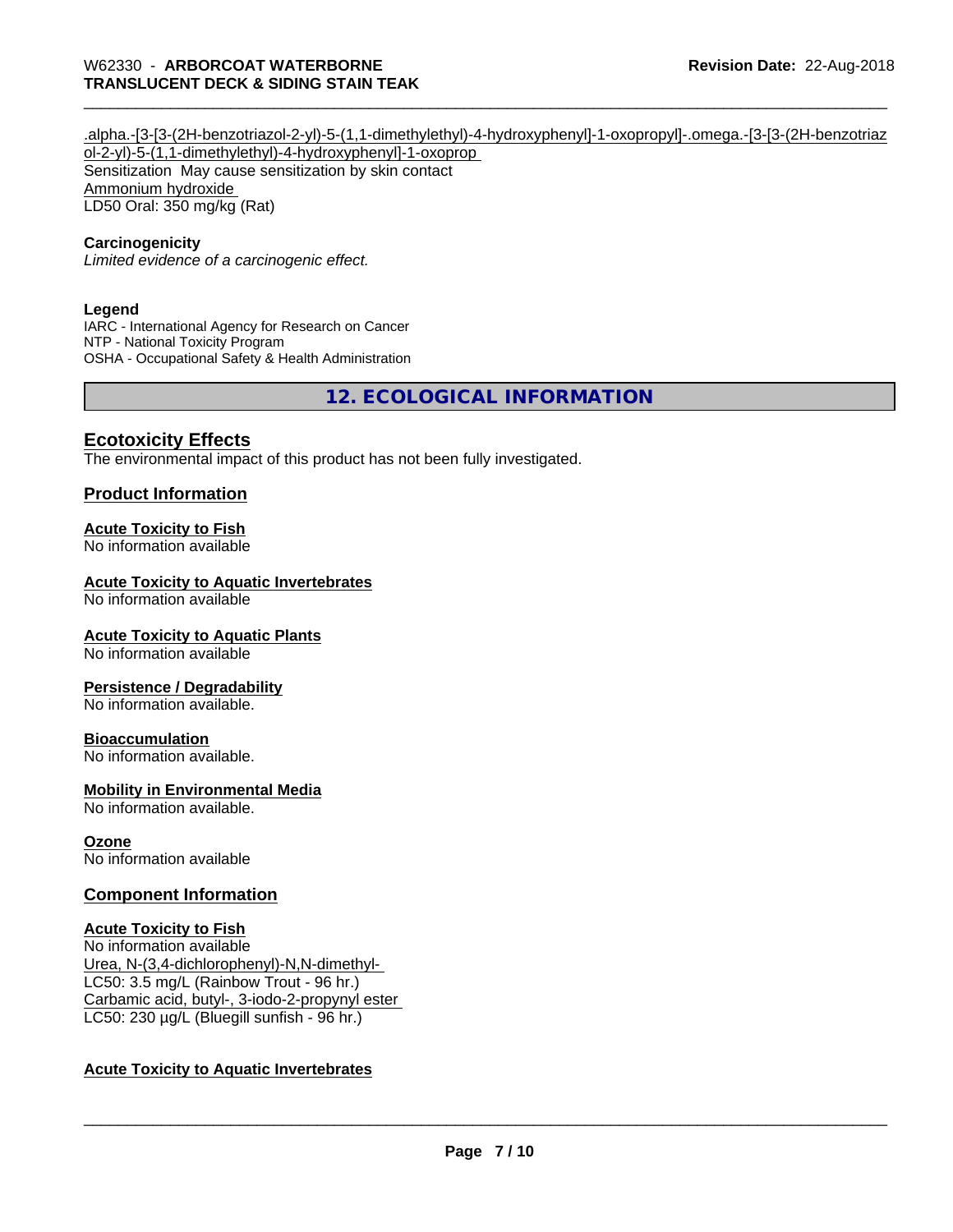#### No information available Ethanol, 2-(2-butoxyethoxy)- EC50: 100 mg/L (Daphnia - 48 hr.)

#### **Acute Toxicity to Aquatic Plants**

No information available

|                              | 13. DISPOSAL CONSIDERATIONS                                                                                                                                                                                               |
|------------------------------|---------------------------------------------------------------------------------------------------------------------------------------------------------------------------------------------------------------------------|
| <b>Waste Disposal Method</b> | Dispose of in accordance with federal, state, and local regulations. Local<br>requirements may vary, consult your sanitation department or state-designated<br>environmental protection agency for more disposal options. |
|                              | 14. TRANSPORT INFORMATION                                                                                                                                                                                                 |
| <b>DOT</b>                   | Not regulated                                                                                                                                                                                                             |
| <b>ICAO/IATA</b>             | Not regulated                                                                                                                                                                                                             |
| <b>IMDG/IMO</b>              | Not regulated                                                                                                                                                                                                             |
|                              | <b>15. REGULATORY INFORMATION</b>                                                                                                                                                                                         |
|                              |                                                                                                                                                                                                                           |

#### **International Inventories**

| <b>TSCA: United States</b> | Yes - All components are listed or exempt. |
|----------------------------|--------------------------------------------|
| <b>DSL: Canada</b>         | Yes - All components are listed or exempt. |

#### **Federal Regulations**

#### **SARA 311/312 hazardous categorization**

| Acute health hazard               | Yes |
|-----------------------------------|-----|
| Chronic Health Hazard             | Yes |
| Fire hazard                       | Nο  |
| Sudden release of pressure hazard | Nο  |
| Reactive Hazard                   | N٥  |

#### **SARA 313**

Section 313 of Title III of the Superfund Amendments and Reauthorization Act of 1986 (SARA). This product contains a chemical or chemicals which are subject to the reporting requirements of the Act and Title 40 of the Code of Federal Regulations, Part 372:

| Chemical name                | <b>CAS No.</b> | Weight-% | <b>CERCLA/SARA 313</b>     |
|------------------------------|----------------|----------|----------------------------|
|                              |                |          | (de minimis concentration) |
| Ethanol, 2-(2-butoxyethoxy)- | 112-34-5       |          |                            |

 $\overline{\phantom{a}}$  ,  $\overline{\phantom{a}}$  ,  $\overline{\phantom{a}}$  ,  $\overline{\phantom{a}}$  ,  $\overline{\phantom{a}}$  ,  $\overline{\phantom{a}}$  ,  $\overline{\phantom{a}}$  ,  $\overline{\phantom{a}}$  ,  $\overline{\phantom{a}}$  ,  $\overline{\phantom{a}}$  ,  $\overline{\phantom{a}}$  ,  $\overline{\phantom{a}}$  ,  $\overline{\phantom{a}}$  ,  $\overline{\phantom{a}}$  ,  $\overline{\phantom{a}}$  ,  $\overline{\phantom{a}}$ 

## **Clean Air Act,Section 112 Hazardous Air Pollutants (HAPs) (see 40 CFR 61)**

This product contains the following HAPs: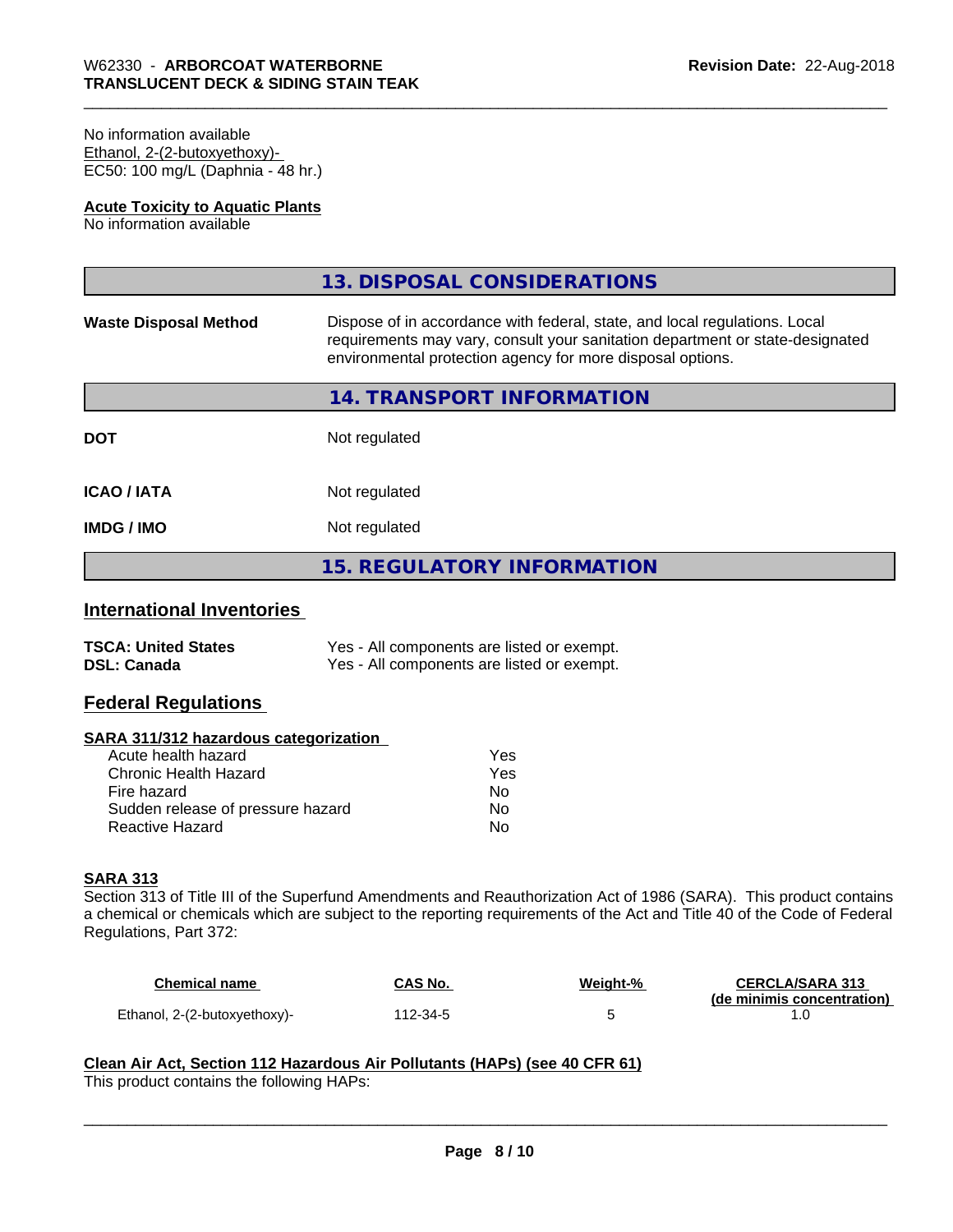*None*

#### **US State Regulations**

#### **California Proposition 65**

**A WARNING:** Cancer and Reproductive Harm– www.P65warnings.ca.gov

#### **State Right-to-Know**

| <b>Chemical name</b>                 | <b>Massachusetts</b> | <b>New Jersey</b> | Pennsylvania |
|--------------------------------------|----------------------|-------------------|--------------|
| Silica, amorphous                    |                      |                   |              |
| Ethanol, 2-(2-butoxyethoxy)-         |                      |                   |              |
| Urea.                                |                      |                   |              |
| N-(3,4-dichlorophenyl)-N,N-dimethyl- |                      |                   |              |
| Carbamic acid, butyl-,               |                      |                   |              |
| 3-iodo-2-propynyl ester              |                      |                   |              |

#### **Legend**

X - Listed

## **16. OTHER INFORMATION**

| HMIS | Health: 1* | <b>Flammability: 0</b> | <b>Reactivity: 0 PPE: -</b> |  |
|------|------------|------------------------|-----------------------------|--|
|      |            |                        |                             |  |

#### **HMIS Legend**

- 0 Minimal Hazard
- 1 Slight Hazard
- 2 Moderate Hazard
- 3 Serious Hazard
- 4 Severe Hazard
- \* Chronic Hazard

X - Consult your supervisor or S.O.P. for "Special" handling instructions.

*Note: The PPE rating has intentionally been left blank. Choose appropriate PPE that will protect employees from the hazards the material will present under the actual normal conditions of use.*

*Caution: HMISÒ ratings are based on a 0-4 rating scale, with 0 representing minimal hazards or risks, and 4 representing significant hazards or risks. Although HMISÒ ratings are not required on MSDSs under 29 CFR 1910.1200, the preparer, has chosen to provide them. HMISÒ ratings are to be used only in conjunction with a fully implemented HMISÒ program by workers who have received appropriate HMISÒ training. HMISÒ is a registered trade and service mark of the NPCA. HMISÒ materials may be purchased exclusively from J. J. Keller (800) 327-6868.*

 **WARNING!** If you scrape, sand, or remove old paint, you may release lead dust. LEAD IS TOXIC. EXPOSURE TO LEAD DUST CAN CAUSE SERIOUS ILLNESS, SUCH AS BRAIN DAMAGE, ESPECIALLY IN CHILDREN. PREGNANT WOMEN SHOULD ALSO AVOID EXPOSURE.Wear a NIOSH approved respirator to control lead exposure. Clean up carefully with a HEPA vacuum and a wet mop. Before you start, find out how to protect yourself and your family by contacting the National Lead Information Hotline at 1-800-424-LEAD or log on to www.epa.gov/lead.

**Prepared By** Product Stewardship Department